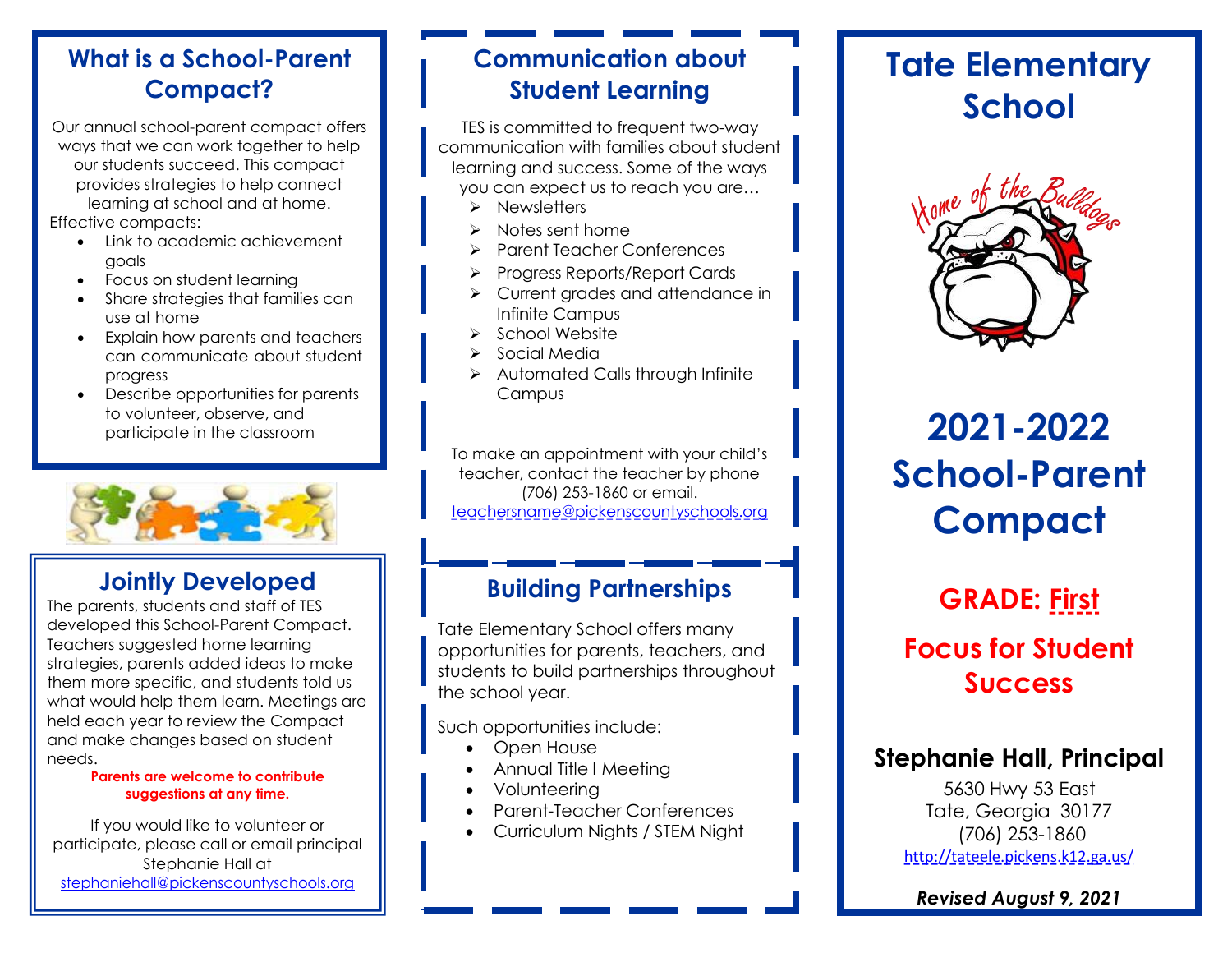#### **Target: Students will recognize a minimum of 225 sight words and increase oral reading fluency**

#### *As a school, we will…*

- Teachers will provide child-specific sight word lists
- Teachers will send home weekly fluency passages
- Teachers will host a Enalish-Language Arts session to foster reading fluency

#### *As a parent, I will…*

- Read and review the sight word list sent home for my child
- Read fluency passages with my child
- Attend the ELA session to learn about reading fluency

#### *As a student, I will…*

- Read and practice my sight word list
- Read and practice the fluency passages with my family
- Attend the FLA event



### **2021-2022 District Goals**

To increase student achievement as reflected on CCRPI by 3% of the gap each year from the baseline year per the Strategic Waiver.

### **2021-2022 School Goals**

*Reading* **Increase the percentage of students scoring at a level 3 and 4 on the Georgia Milestones Assessment by 3%. 3rd grade: 29% to 32% 4th grade: 2 9 % to 32%**

#### *Math*

**Increase the percentage of students scoring at a level 3 and 4 on the Georgia Milestones Assessment by 3%. 3rd grade: 3 2 % to 35% 4th grade: 46% to 49% NOTE: The focus is to improve students' understanding of conceptual math across all grade levels**

## **SCHOOL SYSTEM RESOURCES**

Do you need to check your child's grades? If so, email: [parentportal@pickenscountyschools.org](mailto:parentportal@pickenscountyschools.org)

Do you need resources to help you with your child's work? If so, visit: <http://bit.ly/TESparents>

Have you moved or changed your phone number? Call Central Registration to update 706-253-1770

### *Math*

## **Target:**

**Students will be able to count in order (rote counting) to 120, forward and backward, from any number, including skip counting.**

#### *As a school, we will…*

- Teachers will send home weekly spiral math with a family-friendly explanation
- Teachers will provide strategies for skills taught in the newsletter
- Teachers will host a Math session to foster an understanding of math concepts and skills

#### *As a parent, I will*…

- Read the materials sent home by the teacher regarding spiral math
- Review strategies with my child that are in the newsletter
- Attend the math session to learn about strategies and resources

- Work on spiral math at home with family
- Practice strategies mentioned in the newsletter
- Attend the math event

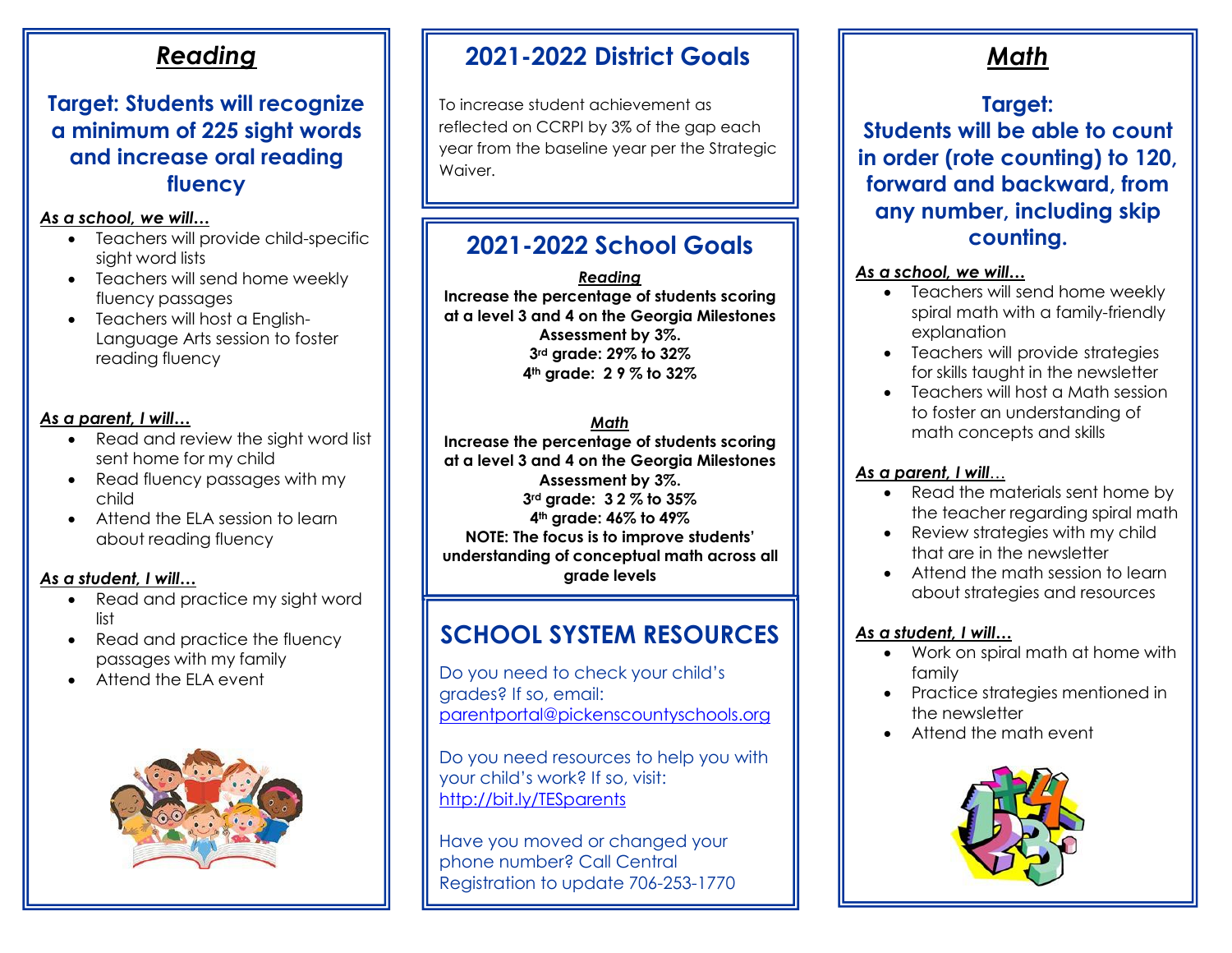Our annual school-parent compact offers ways that we can work together to help our students succeed. This compact provides strategies to help connect learning at school and at home. Effective compacts:

- Link to academic achievement goals
- Focus on student learning
- Share strategies that families can use at home
- Explain how parents and teachers can communicate about student progress
- Describe opportunities for parents to volunteer, observe, and participate in the classroom



### **Jointly Developed**

The parents, students and staff of TES developed this School-Parent Compact. Teachers suggested home learning strategies, parents added ideas to make them more specific, and students told us what would help them learn. Meetings are held each year to review the Compact and make changes based on student needs.

#### **Parents are welcome to contribute suggestions at any time.**

If you would like to volunteer or participate, please call or email principal Stephanie Hall at [stephaniehall@pickenscountyschools.org](mailto:stephaniehall@pickenscountyschools.org)

### **Communication about Student Learning**

TES is committed to frequent two-way communication with families about student learning and success. Some of the ways you can expect us to reach you are…

- ➢ Newsletters
- ➢ Notes sent home
- ➢ Parent Teacher Conferences
- ➢ Progress Reports/Report Cards
- ➢ Current grades and attendance in Infinite Campus
- ➢ School Website
- ➢ Social Media
- ➢ Automated Calls through Infinite **Campus**

To make an appointment with your child's teacher, contact the teacher by phone (706) 253-1860 or email. [teachersname@pickenscountyschools.org](mailto:teachersname@pickenscountyschools.org)

### **Building Partnerships**

Tate Elementary School offers many opportunities for parents, teachers, and students to build partnerships throughout the school year.

Such opportunities include:

- Open House
- Annual Title I Meeting
- Volunteering
- Parent-Teacher Conferences
- Curriculum Nights / STEM Night

## **Tate Elementary School**



# **2021-2022 School-Parent Compact**

## **GRADE: Fourth Focus for Student Success**

### **Stephanie Hall, Principal**

5630 Hwy 53 East Tate, Georgia 30177 (706) 253-1860 <http://tateele.pickens.k12.ga.us/>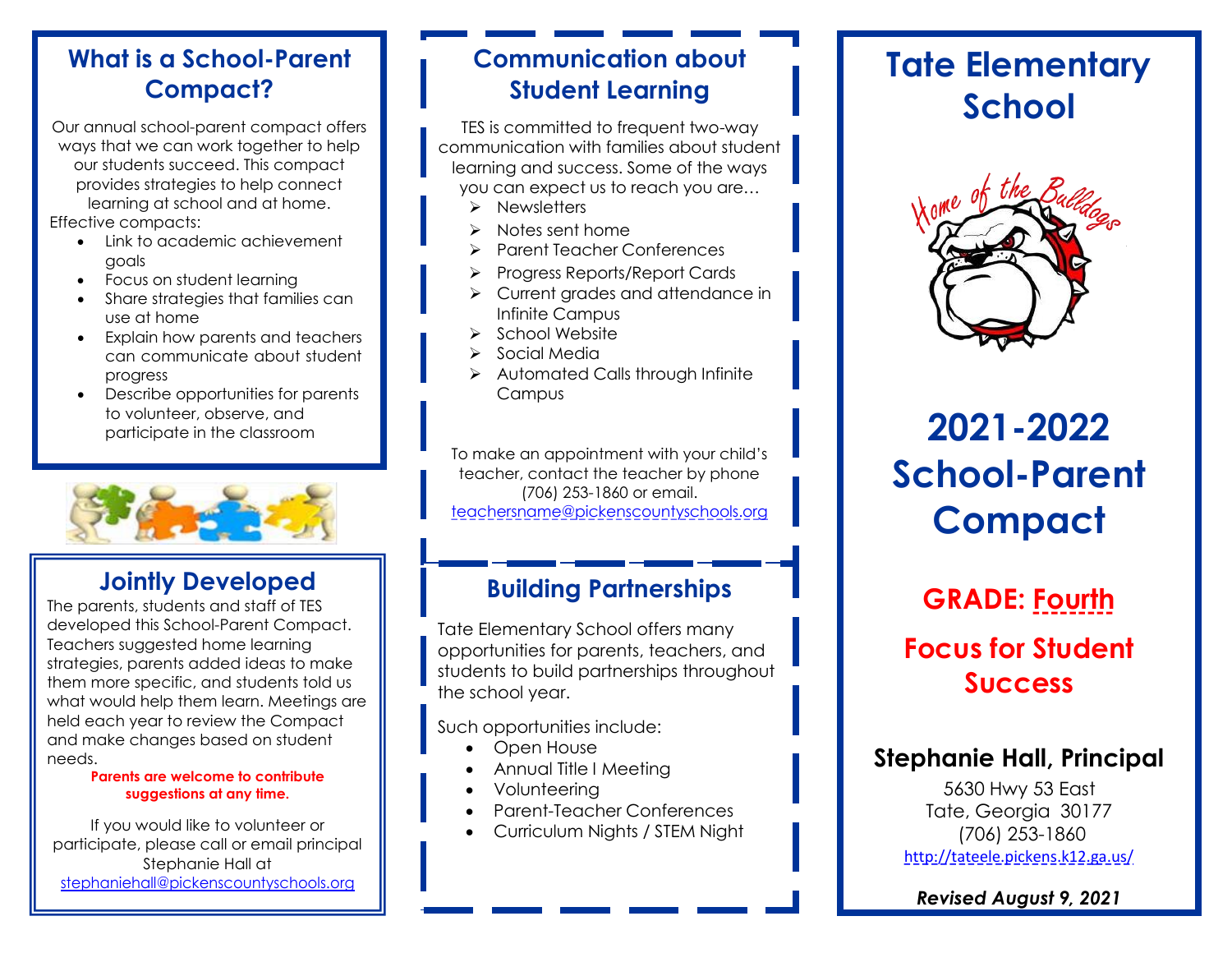#### **Target: Students will develop an understanding of plot structure, and structures of poetry and drama**

#### *As a school, we will…*

- Teachers will provide a parentfriendly explanation of plot, plot structure, poetry structures, and drama to parents
- Teachers will provide Reader's Theater activities for students to do at home, along with an explanation for parents on how to use Reader's Theater
- Teachers will provide links for use at home on their teacher/grade level websites

#### *As a parent, I will…*

- Read the information on plot and discuss with my child
- Read about Reader's Theater and do activities with my child
- All student time and access to use resources to practice skills

#### *As a student, I will…*

- Discuss plot, poetry, and drama with my family
- Practice Reader's Theater activities at home
- Use resources provided by teachers at home

### **2021-2022 District Goals**

To increase student achievement as reflected on CCRPI by 3% of the gap each year from the baseline year per the Strategic Waiver.

### **2021-2022 School Goals**

*Reading* **Increase the percentage of students scoring at a level 3 and 4 on the Georgia Milestones Assessment by 3%. 3rd grade: 29% to 32% 4th grade: 2 9 % to 32%**

#### *Math*

**Increase the percentage of students scoring at a level 3 and 4 on the Georgia Milestones Assessment by 3%. 3rd grade: 3 2 % to 35% 4th grade: 46% to 49% NOTE: The focus is to improve students' understanding of conceptual math across all grade levels**

### **SCHOOL SYSTEM RESOURCES**

Do you need to check your child's grades? If so, email: [parentportal@pickenscountyschools.org](mailto:parentportal@pickenscountyschools.org)

Do you need resources to help you with your child's work? If so, visit: <http://bit.ly/TESparents>

Have you moved or changed your phone number? Call Central Registration to update 706-253-1770

### *Math*

### **Target: Students will develop an understanding of multi-digit multiplication and division, including an understanding of place value in multi-digit dividends**

#### *As a school, we will…*

- Teachers will provide a different math game each nine weeks for students to play at home in order to understand multi-digit multiplication and division
- Teachers will provide website links to various resources on their teacher/grade level webpages

#### *As a parent, I will*…

- Practice math skills by playing games sent home from school
- Allow my child time and access to resources to practice math skills

- Play the math games with my family to practice multiplication and division, and place value
- Use resources provided by teachers to increase my math skills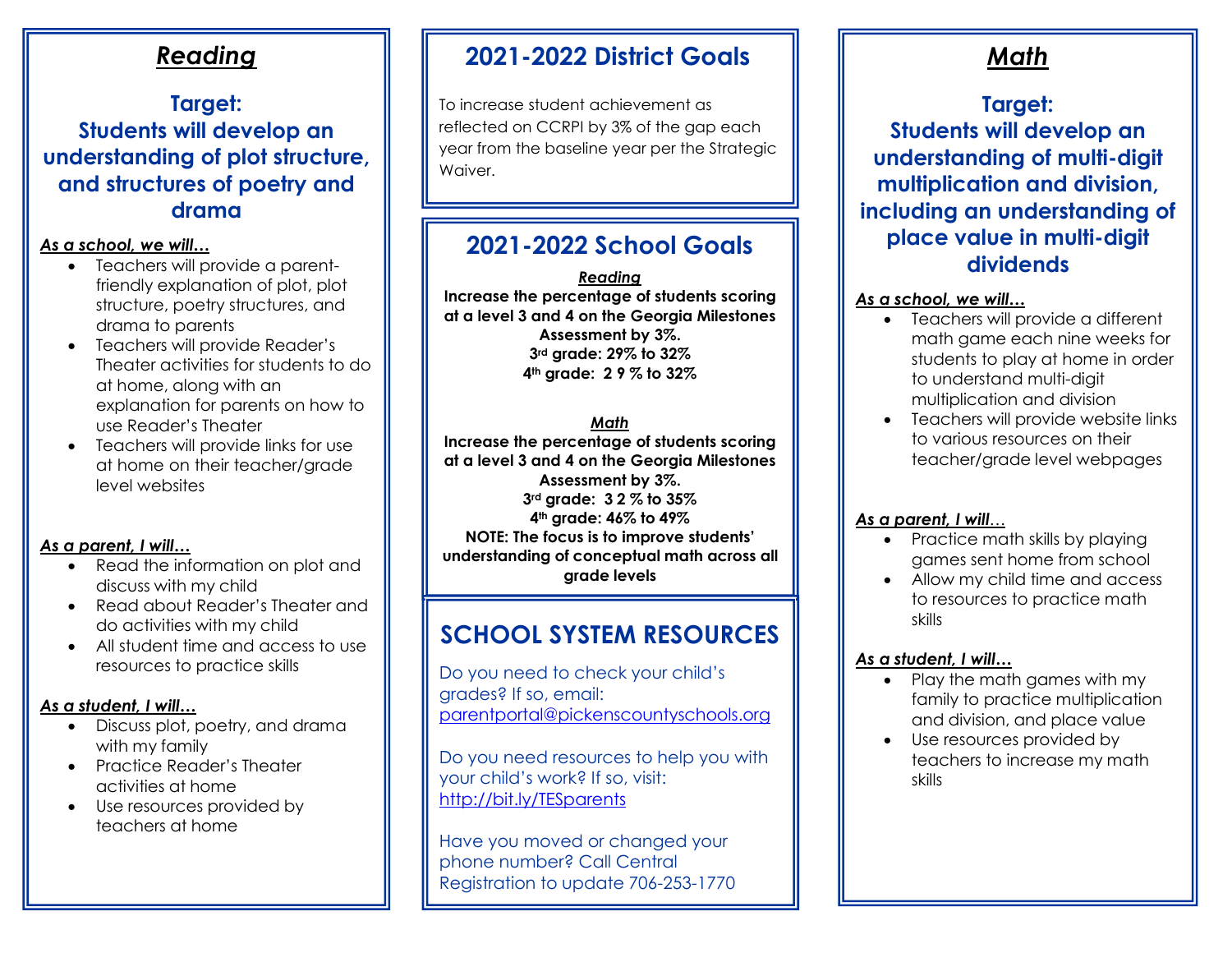Our annual school-parent compact offers ways that we can work together to help our students succeed. This compact provides strategies to help connect learning at school and at home. Effective compacts:

- Link to academic achievement goals
- Focus on student learning
- Share strategies that families can use at home
- Explain how parents and teachers can communicate about student progress
- Describe opportunities for parents to volunteer, observe, and participate in the classroom



### **Jointly Developed**

The parents, students and staff of TES developed this School-Parent Compact. Teachers suggested home learning strategies, parents added ideas to make them more specific, and students told us what would help them learn. Meetings are held each year to review the Compact and make changes based on student needs.

#### **Parents are welcome to contribute suggestions at any time.**

If you would like to volunteer or participate, please call or email principal Stephanie Hall at [stephaniehall@pickenscountyschools.org](mailto:stephaniehall@pickenscountyschools.org)

### **Communication about Student Learning**

TES is committed to frequent two-way communication with families about student learning and success. Some of the ways you can expect us to reach you are…

- ➢ Newsletters
- ➢ Notes sent home
- ➢ Parent Teacher Conferences
- ➢ Progress Reports/Report Cards
- ➢ Current grades and attendance in Infinite Campus
- ➢ School Website
- ➢ Social Media
- ➢ Automated Calls through Infinite **Campus**

To make an appointment with your child's teacher, contact the teacher by phone (706) 253-1860 or email. [teachersname@pickenscountyschools.org](mailto:teachersname@pickenscountyschools.org)

### **Building Partnerships**

Tate Elementary School offers many opportunities for parents, teachers, and students to build partnerships throughout the school year.

Such opportunities include:

- Open House
- Annual Title I Meeting
- Volunteering
- Parent-Teacher Conferences
- Curriculum Nights / STEM Night

## **Tate Elementary School**



# **2021-2022 School-Parent Compact**

## **GRADE: Kindergarten**

## **Focus for Student Success**

### **Stephanie Hall, Principal**

5630 Hwy 53 East Tate, Georgia 30177 (706) 253-1860 <http://tateele.pickens.k12.ga.us/>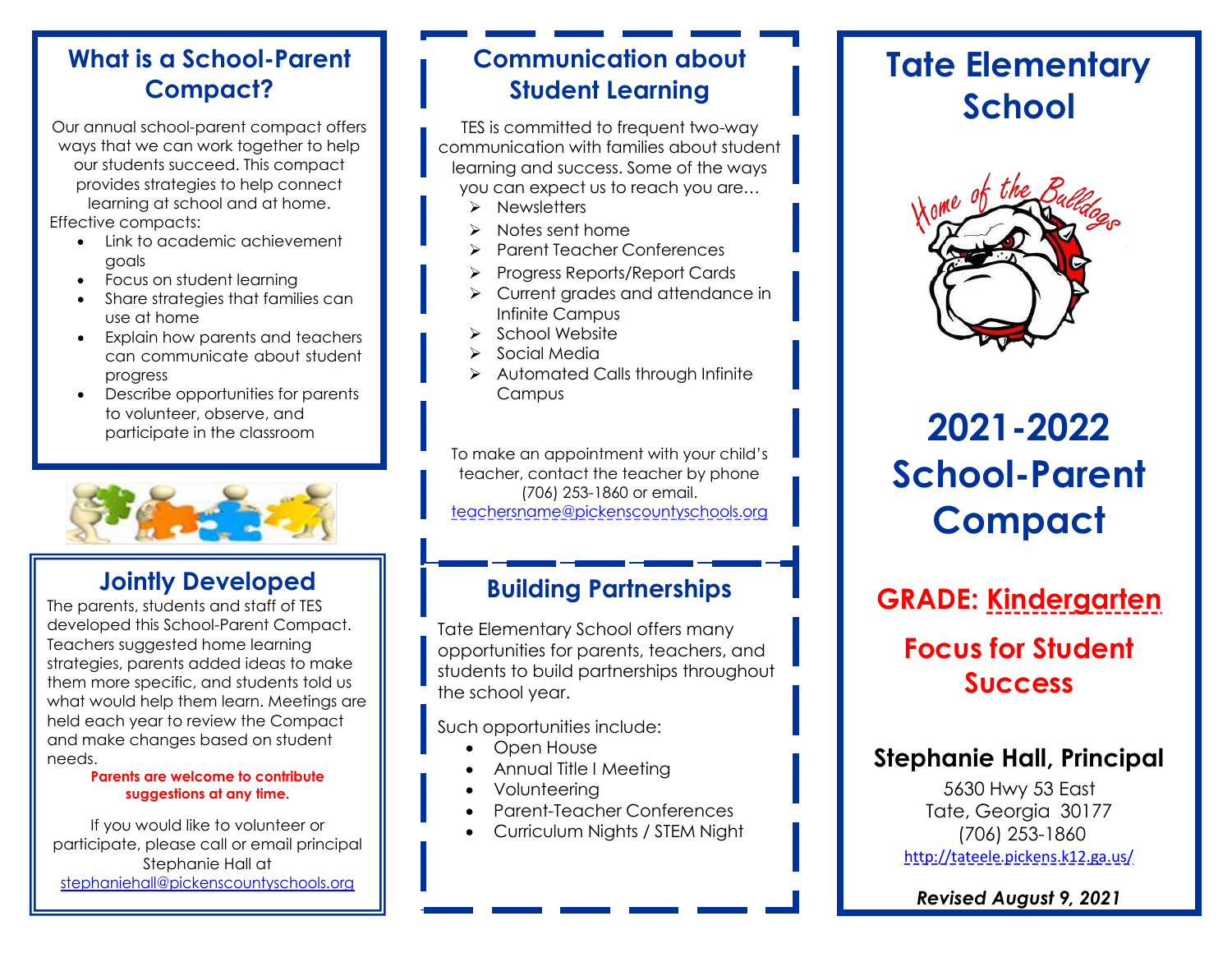#### **Target: Students will identify letters and letter sounds**

#### *As a school, we will…*

- Teachers will provide strategies and online resources in the newsletter to help with identifying letters and letter sounds
- Teachers will provide letter flash cards

#### *As a parent, I will…*

- Use the strategies and resources to help my child identify letters and learn letter sounds
- Practice learning letters and letter sounds with my child using the letter flash cards

#### *As a student, I will…*

- Practice letter sounds and letters at home using the things sent home by my teacher
- Use the letter flash cards with my family to practice letters



### **2021-2022 District Goals**

To increase student achievement as reflected on CCRPI by 3% of the gap each year from the baseline year per the Strategic Waiver.

### **2021-2022 School Goals**

*Reading* **Increase the percentage of students scoring at a level 3 and 4 on the Georgia Milestones Assessment by 3%. 3rd grade: 29% to 32% 4th grade: 2 9 % to 32%**

#### *Math*

**Increase the percentage of students scoring at a level 3 and 4 on the Georgia Milestones Assessment by 3%. 3rd grade: 3 2 % to 35% 4th grade: 46% to 49% NOTE: The focus is to improve students' understanding of conceptual math across all grade levels**

### **SCHOOL SYSTEM RESOURCES**

Do you need to check your child's grades? If so, email: [parentportal@pickenscountyschools.org](mailto:parentportal@pickenscountyschools.org)

Do you need resources to help you with your child's work? If so, visit: <http://bit.ly/TESparents>

Have you moved or changed your phone number? Call Central Registration to update 706-253-1770

### *Math*

### **Target: Students will be able to count in order (rote counting) to 100, forward and backward, from any number, 0 to 100.**

#### *As a school, we will…*

- Teachers will provide parents with counting songs and number games to use at home
- Teachers will provide strategies in newsletters to help increase counting fluency

#### *As a parent, I will*…

- Sing the songs and play the games with my child at home
- Use the strategies sent home in the newsletter to help my child

- Sing the songs with my family and play the games to practice counting
- Work with my family to practice counting forward and backward using ideas my teachers send home

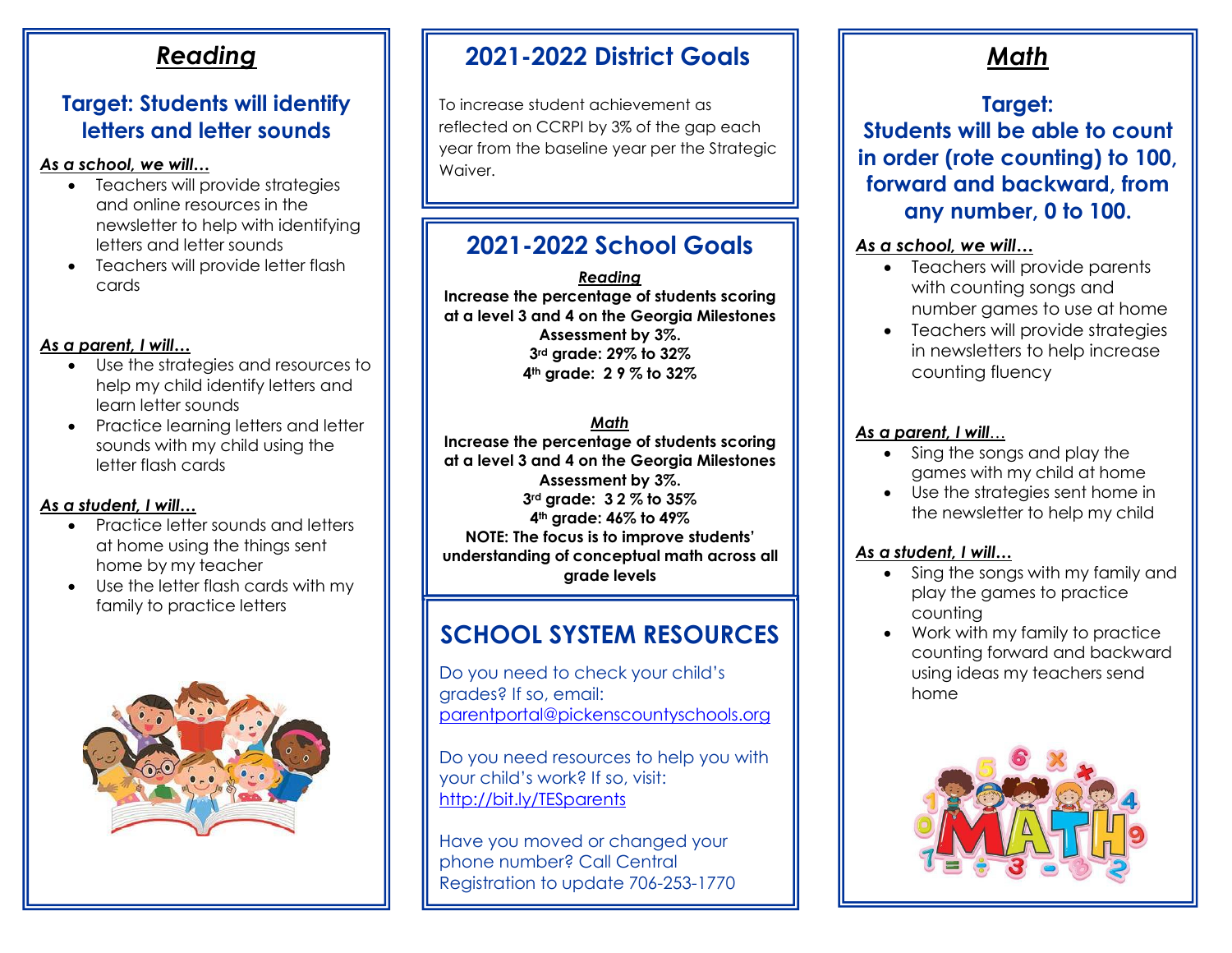Our annual school-parent compact offers ways that we can work together to help our students succeed. This compact provides strategies to help connect learning at school and at home. Effective compacts:

- Link to academic achievement goals
- Focus on student learning
- Share strategies that families can use at home
- Explain how parents and teachers can communicate about student progress
- Describe opportunities for parents to volunteer, observe, and participate in the classroom



### **Jointly Developed**

The parents, students and staff of TES developed this School-Parent Compact. Teachers suggested home learning strategies, parents added ideas to make them more specific, and students told us what would help them learn. Meetings are held each year to review the Compact and make changes based on student needs.

#### **Parents are welcome to contribute suggestions at any time.**

If you would like to volunteer or participate, please call or email principal Stephanie Hall at [stephaniehall@pickenscountyschools.org](mailto:stephaniehall@pickenscountyschools.org)

### **Communication about Student Learning**

TES is committed to frequent two-way communication with families about student learning and success. Some of the ways you can expect us to reach you are…

- ➢ Newsletters
- ➢ Notes sent home
- ➢ Parent Teacher Conferences
- ➢ Progress Reports/Report Cards
- ➢ Current grades and attendance in Infinite Campus
- ➢ School Website
- ➢ Social Media
- ➢ Automated Calls through Infinite **Campus**

To make an appointment with your child's teacher, contact the teacher by phone (706) 253-1860 or email. [teachersname@pickenscountyschools.org](mailto:teachersname@pickenscountyschools.org)

### **Building Partnerships**

Tate Elementary School offers many opportunities for parents, teachers, and students to build partnerships throughout the school year.

Such opportunities include:

- Open House
- Annual Title I Meeting
- Volunteering
- Parent-Teacher Conferences
- Curriculum Nights / STEM Night

## **Tate Elementary School**



# **2021-2022 School-Parent Compact**

# **GRADE: Second Focus for Student**

### **Success**

### **Stephanie Hall, Principal**

5630 Hwy 53 East Tate, Georgia 30177 (706) 253-1860 <http://tateele.pickens.k12.ga.us/>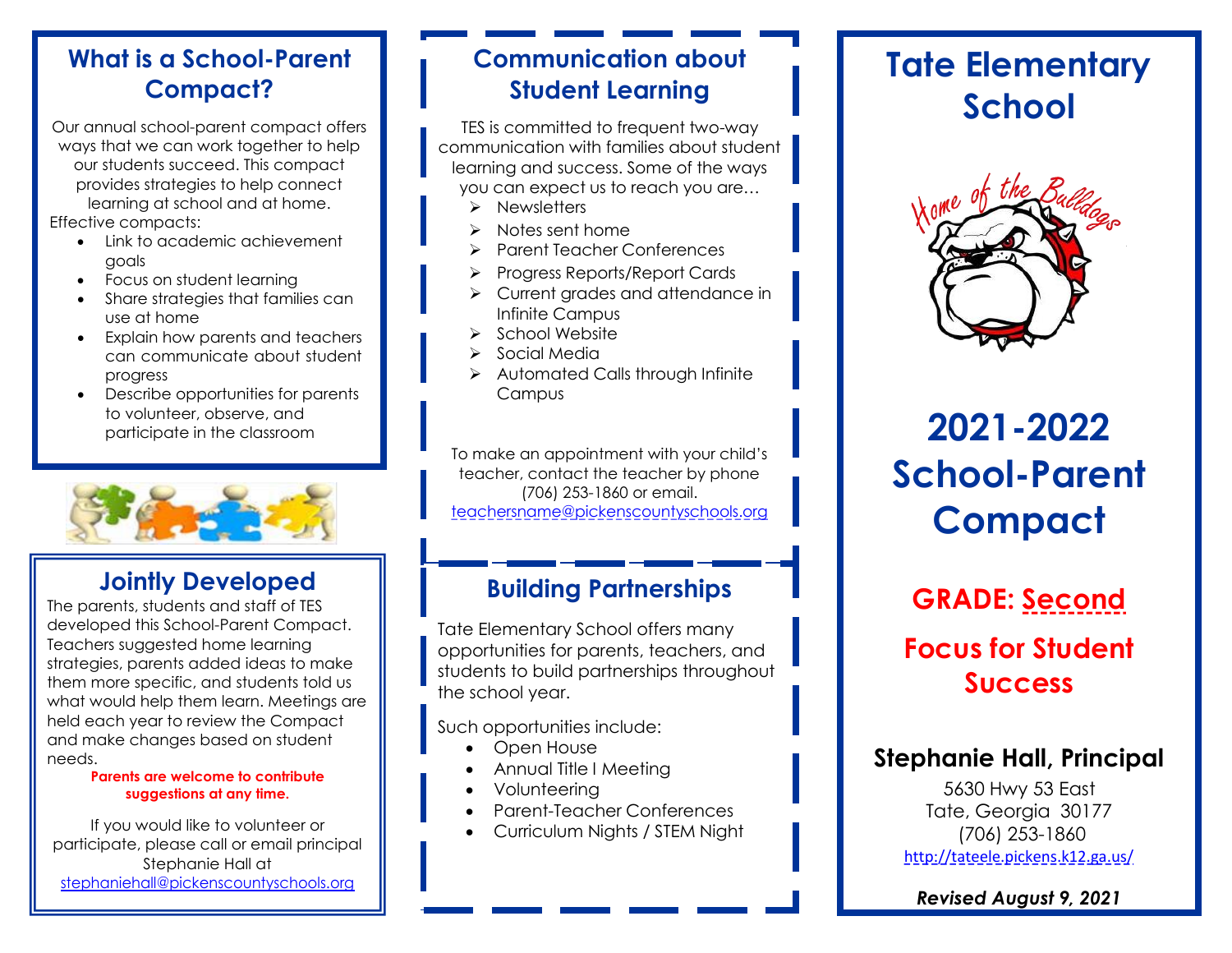#### **Target: Students will increase oral reading fluency and comprehension in all subject areas**

#### *As a school, we will…*

- Teachers will send home fluency passages in all subject areas
- Teachers will provide an explanation of reading fluency and comprehension to parents
- Teachers will provide a list of strategies and resources to be used when away from school

#### *As a parent, I will…*

- Practice reading passages with my child
- Read explanations of fluency and comprehension sent home
- Use resources and strategies with my child and allow my child time to use them

#### *As a student, I will…*

- Read the fluency passage at home with my family
- Talk with my family about being a fluent reader and understanding what I read
- Use the resources and strategies sent home



### **2021-2022 District Goals**

To increase student achievement as reflected on CCRPI by 3% of the gap each year from the baseline year per the Strategic Waiver.

### **2021-2022 School Goals**

*Reading* **Increase the percentage of students scoring at a level 3 and 4 on the Georgia Milestones Assessment by 3%. 3rd grade: 29% to 32% 4th grade: 2 9 % to 32%**

#### *Math*

**Increase the percentage of students scoring at a level 3 and 4 on the Georgia Milestones Assessment by 3%. 3rd grade: 3 2 % to 35% 4th grade: 46% to 49% NOTE: The focus is to improve students' understanding of conceptual math across all grade levels**

### **SCHOOL SYSTEM RESOURCES**

Do you need to check your child's grades? If so, email: [parentportal@pickenscountyschools.org](mailto:parentportal@pickenscountyschools.org)

Do you need resources to help you with your child's work? If so, visit: <http://bit.ly/TESparents>

Have you moved or changed your phone number? Call Central Registration to update 706-253-1770

### *Math*

### **Target: Students will be able to add and subtract basic facts fluently**

#### *As a school, we will…*

- Teachers will send home flash cards for students to use at home
- Teachers will teach students games to play at home and provide directions to parents for playing the games

#### *As a parent, I will*…

- Practice math facts using flash cards with my child
- Play games with my child after reading directions sent home

- Use the flash cards at home with my family
- Play games with my family to practice addition and subtraction

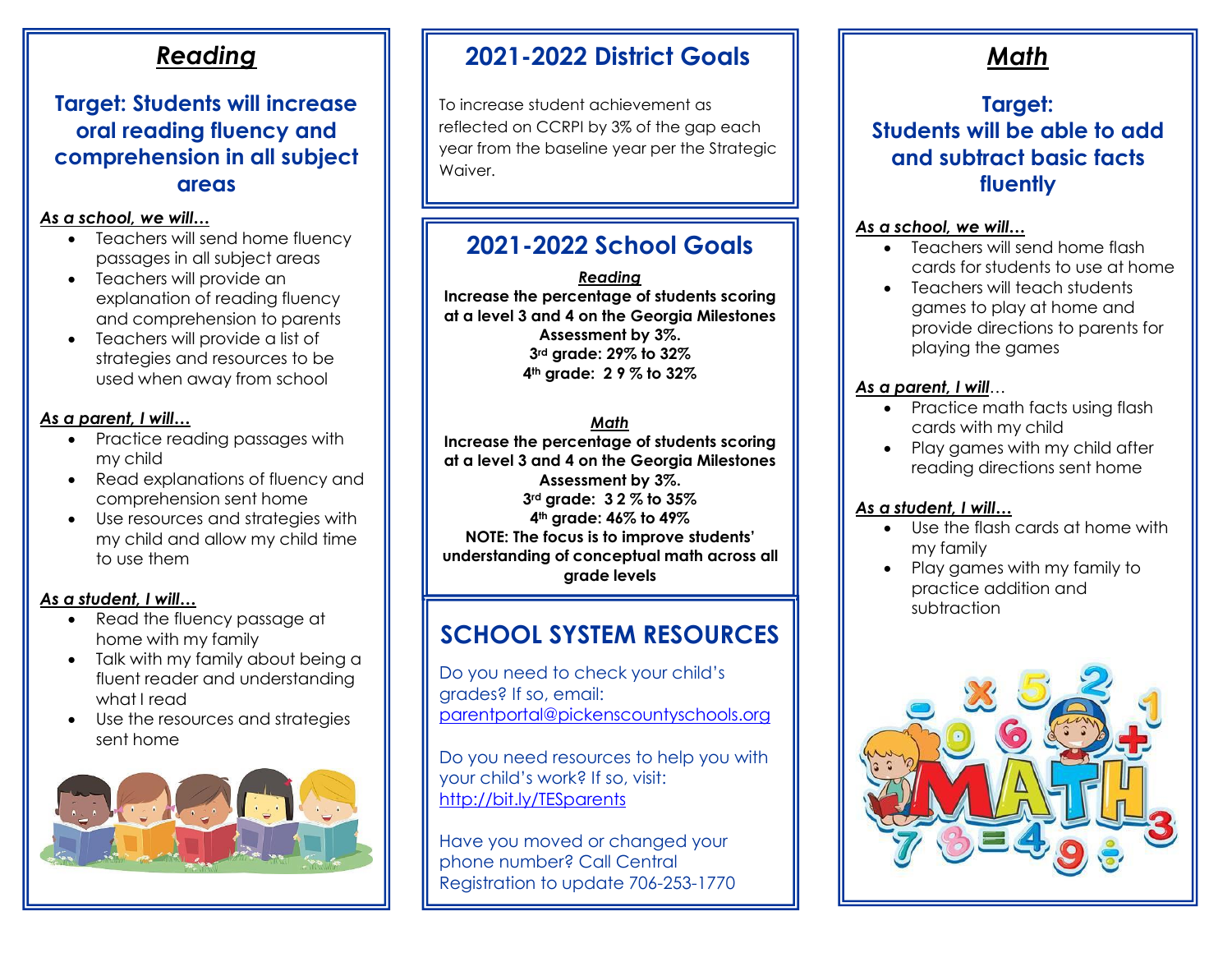#### **¿Qué es un pacto escuela-padres?**

Nuestro pacto anual entre la escuela y los padres ofrece formas en que podemos trabajar juntos para ayudar a nuestros estudiantes a tener éxito. Este pacto proporciona estrategias para ayudar a conectar el aprendizaje en la escuela y en el hogar.

Pactos efectivos:

- Enlace a metas de logro académico
- Centrarse en el aprendizaje del alumno.
- Compartir estrategias que las familias puedan usar en casa
- Explicar cómo los padres y los maestros pueden comunicarse sobre el progreso del estudiante.
- Describa oportunidades para que los padres sean voluntarios, observen y participen en el salón de clases.



#### **Desarrollado conjuntamente**

Los padres, estudiantes y el personal de TES desarrollaron este Compacto Escuela-Padre. Los maestros sugirieron estrategias de aprendizaje en el hogar, los padres agregaron ideas para hacerlos más específicos y los estudiantes nos dijeron qué les ayudaría a aprender. Las reuniones se llevan a cabo cada año para revisar el Pacto y hacer cambios basados en las necesidades de los estudiantes.

Los padres pueden contribuir sugerencias en cualquier momento.

[stephaniehall@pickenscountyschools.org](mailto:stephaniehall@pickenscountyschools.org) Si desea ser voluntario o participar, llame o envíe un correo electrónico a la directora Stephanie Hall a

#### Comunicación sobre el Aprendizaje Estudiantil

TES se compromete a comunicarse frecuentemente de dos maneras con las familias sobre el aprendizaje y el éxito de los estudiantes. Algunas de las formas en que puede esperar que lo contactemos son ...

- Boletines
- Notas enviadas a casa
- Conferencias de padres y maestros
- Informes de progreso / Boletas de calificaciones
- Calificaciones actuales y asistencia en Infinite **Campus**
- Sitio web de la escuela
- Redes sociales
- Llamadas automatizadas a través de Infinite Campus

Para hacer una cita con el maestro de su hijo, comuníquese con el maestro por teléfono (706) 253-1860 o correo electrónico. [teachername@pickenscountyschools.org](mailto:teachername@pickenscountyschools.org)

### **Construyendo Alianzas**

La Escuela Primaria Tate ofrece muchas oportunidades para padres, maestros y estudiantes para construir asociaciones durante todo el año escolar.

Dichas oportunidades incluyen:

- Casa abierta
- Reunión anual de Título I
- Trabajar como voluntario
- Conferencias de padres y profesores
- Noches de currículo / Noche de STEM *Revised August 9, 2021*

## **Tate Elementary School**



# **2021-2022**

# **Pacto Escuela-Padres**

**GRADO: Cuarto**

## **Enfoque para el éxito del estudiante**

### **Stephanie Hall, Principal**

5630 Hwy 53 East Tate, Georgia 30177 (706) 253-1860 <http://tateele.pickens.k12.ga.us/>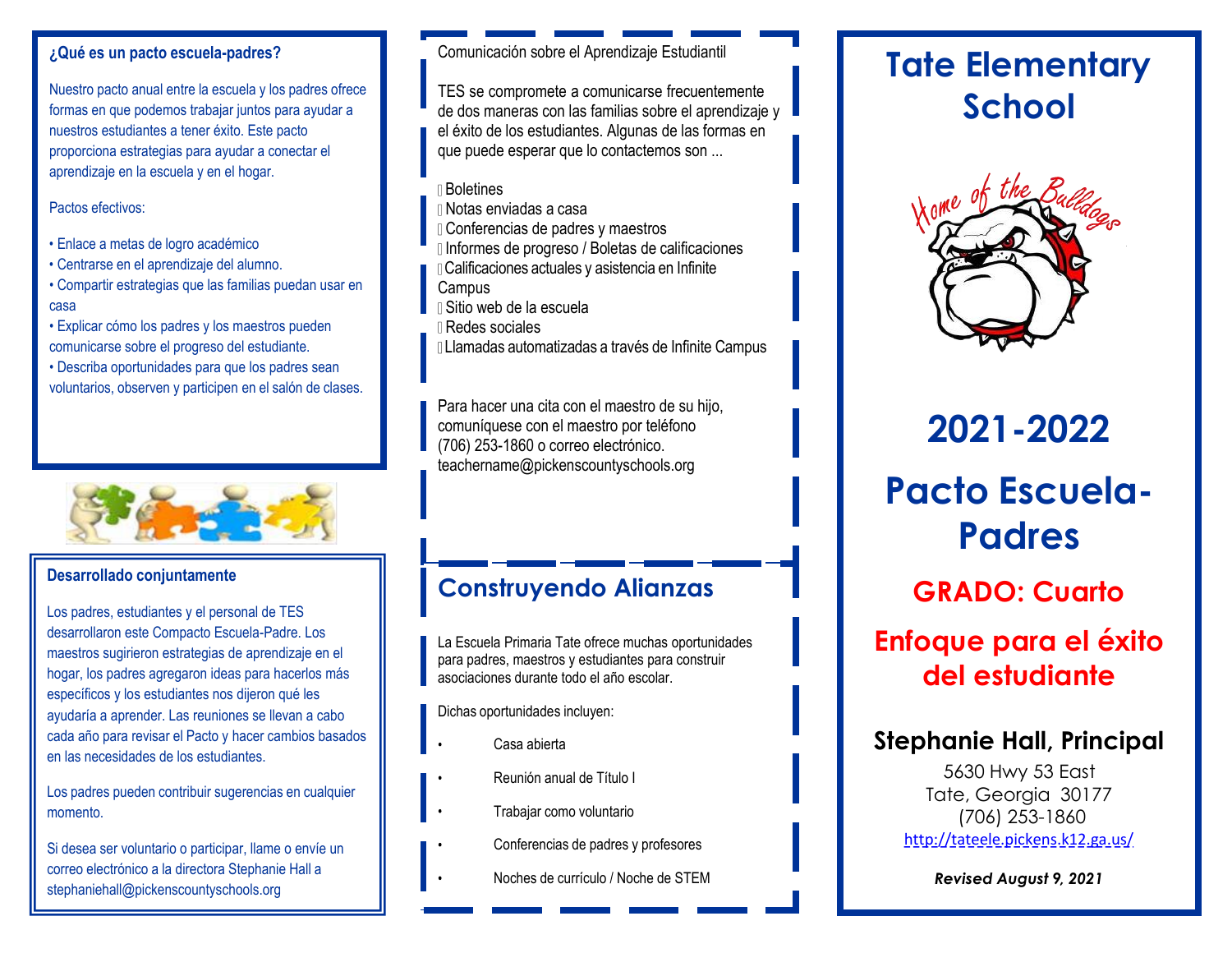### *Leyendo*

### **Objetivo: Los estudiantes aumentarán la fluidez y comprensión de lectura oral en todas las materias.**

#### *Como escuela, nosotros ...*

• Los maestros enviarán pasajes de fluidez a casa en todas las materias.

• Los maestros proporcionarán una explicación de fluidez y comprensión de lectura a los padres.

• Los maestros proporcionarán una lista de estrategias y recursos para usar cuando estén fuera de la escuela.

#### *Como padre, yo ...*

• Practicar leer pasajes con mi hijo

- Leer explicaciones de fluidez y
- comprensión enviadas a casa

• Usar recursos y estrategias con mi hijo y darle tiempo a mi hijo para usarlos.

#### *Como estudiante, yo ...*

• Leer el pasaje de fluidez en casa con mi familia

• Hablar con mi familia acerca de ser un lector fluido y entender lo que leo

• Use los recursos y estrategias enviados a casa



### **Metas del Distrito 2021-2022**

**Para aumentar el rendimiento de los estudiantes como se refleja en CCRPI en un 3% de la brecha cada año desde el año de referencia por la Exención Estratégica.**

### **Metas escolares 2021-2022**

#### *Leyendo*

Aumentar en un 3% el porcentaje de estudiantes con puntajes en los niveles 3 y 4 en la Evaluación Georgia Milestones. 3er grado: 29% a 32% 4to grado: 29% a 32%

#### *Matemáticas*

Aumentar en un 3% el porcentaje de estudiantes con puntajes en los niveles 3 y 4 en la Evaluación Georgia Milestones. 3er grado: 32% a 35% 4to grado: 46% a 49% NOTA: El enfoque es mejorar la comprensión de los estudiantes de matemática conceptual en todos los niveles de grado

### **RECURSOS DEL SISTEMA ESCOLAR**

[parentportal@pickenscountyschools.org](mailto:parentportal@pickenscountyschools.org) ¿Necesita verificar las calificaciones de su hijo? Si es así, envíe un correo electrónico a:

¿Necesita recursos para ayudarlo con el trabajo de su hijo? Si es así, visite: <http://bit.ly/TESparents>

¿Se mudó o cambió su número de teléfono? Llame a Central Registration para actualizar 706-253-1770

### *Matemáticas*

### **Objetivo: Los estudiantes podrán sumar y restar datos básicos con fluidez**

#### *Como escuela, nosotros ...*

• Los maestros enviarán tarjetas de memoria a casa para que los estudiantes las usen en casa.

• Los maestros enseñarán a los estudiantes juegos para jugar en casa y darán instrucciones a los padres para jugarlos.

#### *Como padre, yo ...*

• Practicar datos matemáticos usando tarjetas con mi hijo

• Jugar juegos con mi hijo después de leer las instrucciones enviadas a casa

#### *Como estudiante, yo ...*

• Usar las flashcards en casa con mi familia.

• Jugar juegos con mi familia para practicar sumas y restas

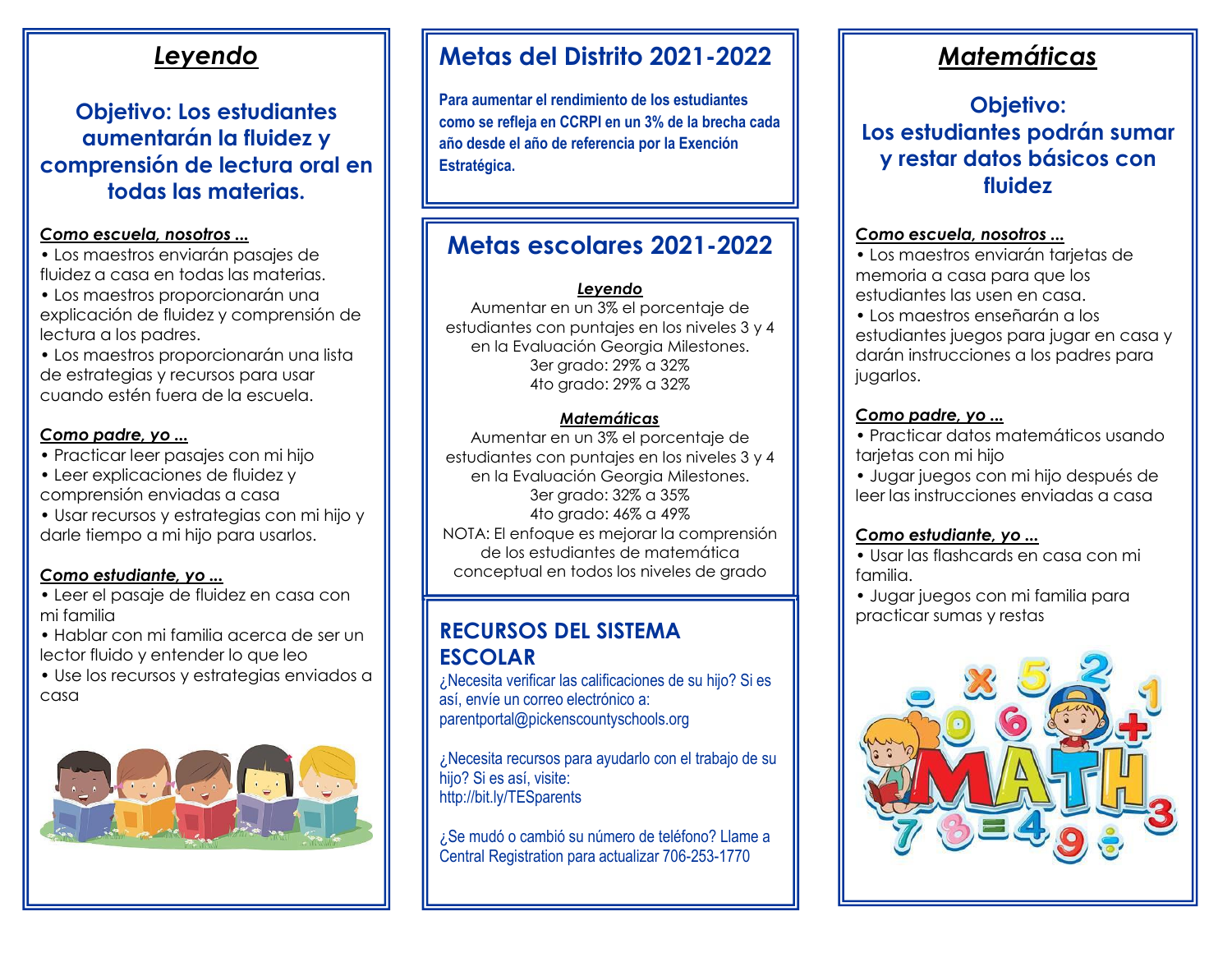#### **¿Qué es un pacto escuela-padres?**

Nuestro pacto anual entre la escuela y los padres ofrece formas en que podemos trabajar juntos para ayudar a nuestros estudiantes a tener éxito. Este pacto proporciona estrategias para ayudar a conectar el aprendizaje en la escuela y en el hogar.

Pactos efectivos:

- Enlace a metas de logro académico
- Centrarse en el aprendizaje del alumno.
- Compartir estrategias que las familias puedan usar en casa
- Explicar cómo los padres y los maestros pueden comunicarse sobre el progreso del estudiante.
- Describa oportunidades para que los padres sean voluntarios, observen y participen en el salón de clases.



#### **Desarrollado conjuntamente**

Los padres, estudiantes y el personal de TES desarrollaron este Compacto Escuela-Padre. Los maestros sugirieron estrategias de aprendizaje en el hogar, los padres agregaron ideas para hacerlos más específicos y los estudiantes nos dijeron qué les ayudaría a aprender. Las reuniones se llevan a cabo cada año para revisar el Pacto y hacer cambios basados en las necesidades de los estudiantes.

Los padres pueden contribuir sugerencias en cualquier momento.

[stephaniehall@pickenscountyschools.org](mailto:stephaniehall@pickenscountyschools.org) Si desea ser voluntario o participar, llame o envíe un correo electrónico a la directora Stephanie Hall a

#### Comunicación sobre el Aprendizaje Estudiantil

TES se compromete a comunicarse frecuentemente de dos maneras con las familias sobre el aprendizaje y el éxito de los estudiantes. Algunas de las formas en que puede esperar que lo contactemos son ...

- Boletines
- Notas enviadas a casa
- Conferencias de padres y maestros
- Informes de progreso / Boletas de calificaciones
- Calificaciones actuales y asistencia en Infinite **Campus**
- Sitio web de la escuela
- Redes sociales
- Llamadas automatizadas a través de Infinite Campus

Para hacer una cita con el maestro de su hijo, comuníquese con el maestro por teléfono (706) 253-1860 o correo electrónico. [teachername@pickenscountyschools.org](mailto:teachername@pickenscountyschools.org)

### **Construyendo Alianzas**

La Escuela Primaria Tate ofrece muchas oportunidades para padres, maestros y estudiantes para construir asociaciones durante todo el año escolar.

Dichas oportunidades incluyen:

- Casa abierta
- Reunión anual de Título I
- Trabajar como voluntario
- Conferencias de padres y profesores
- Noches de currículo / Noche de STEM *Revised August 9, 2021*

## **Tate Elementary School**



# **2021-2022**

# **Pacto Escuela-Padres**

**GRADO: Segundo**

## **Enfoque para el éxito del estudiante**

### **Stephanie Hall, Principal**

5630 Hwy 53 East Tate, Georgia 30177 (706) 253-1860 <http://tateele.pickens.k12.ga.us/>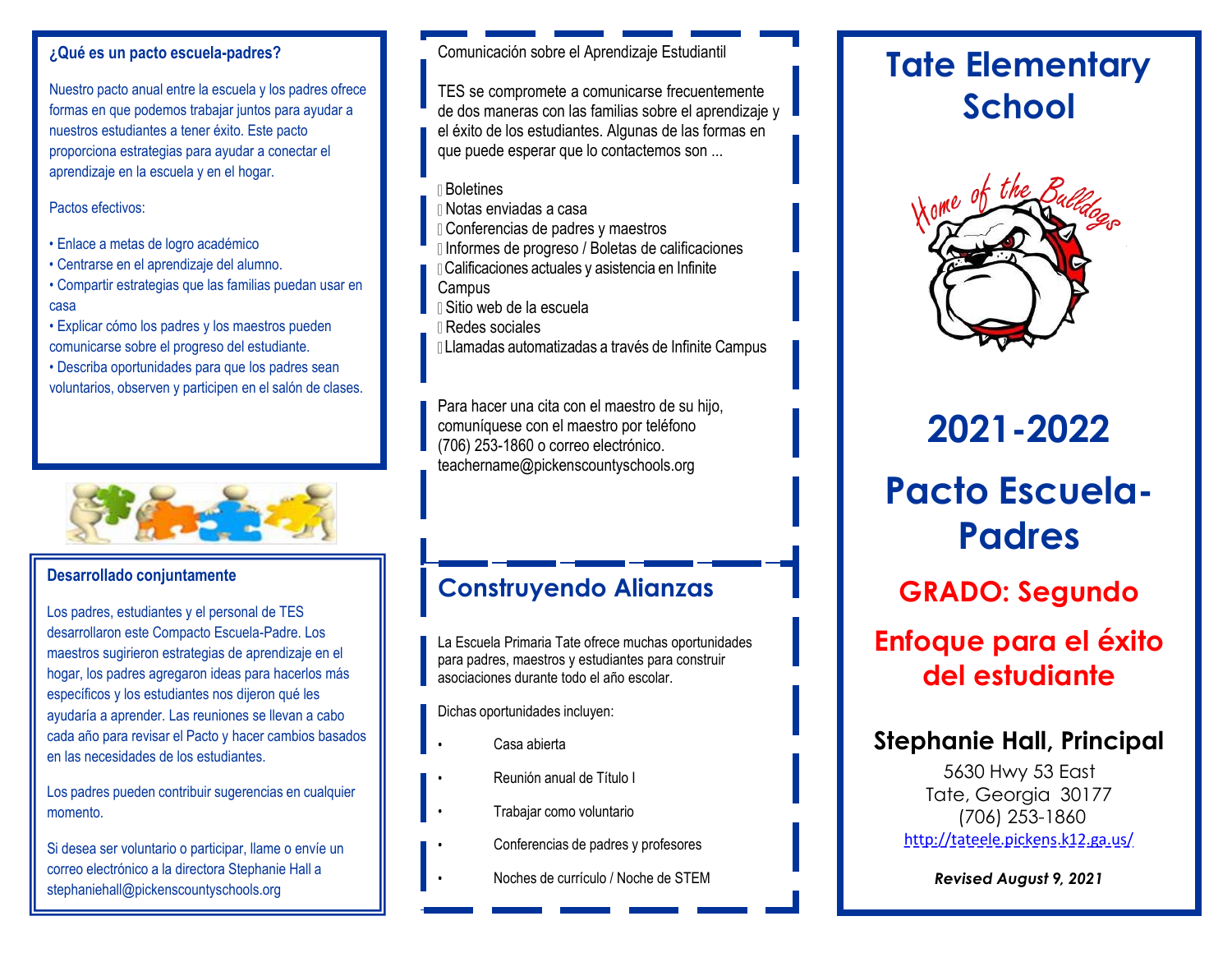### *Leyendo*

**Objetivo: Los estudiantes aumentarán la fluidez y comprensión de lectura oral en todas las materias.**

#### **Como escuela, nosotros ...**

• Los maestros enviarán pasajes de fluidez a casa en todas las materias.

• Los maestros proporcionarán una explicación de fluidez y comprensión de lectura a los padres.

• Los maestros proporcionarán una lista de estrategias y recursos para usar cuando estén fuera de la escuela.

#### **Como padre, yo ...**

• Practicar leer pasajes con mi hijo

• Leer explicaciones de fluidez y comprensión enviadas a casa

• Usar recursos y estrategias con mi hijo y darle tiempo a mi hijo para usarlos.

#### **Como estudiante, yo ...**

*• Leer el pasaje de fluidez en casa con mi familia*

- *• Hablar con mi familia acerca de ser un lector fluido y entender lo que leo*
- *• Use los recursos y estrategias enviados a casa*



### **Metas del Distrito 2021-2022**

**Para aumentar el rendimiento de los estudiantes como se refleja en CCRPI en un 3% de la brecha cada año desde el año de referencia por la Exención Estratégica.**

### **Metas escolares 2021-2022**

#### *Leyendo*

Aumentar en un 3% el porcentaje de estudiantes con puntajes en los niveles 3 y 4 en la Evaluación Georgia Milestones. 3er grado: 29% a 32% 4to grado: 29% a 32%

#### *Matemáticas*

Aumentar en un 3% el porcentaje de estudiantes con puntajes en los niveles 3 y 4 en la Evaluación Georgia Milestones. 3er grado: 32% a 35% 4to grado: 46% a 49% NOTA: El enfoque es mejorar la comprensión de los estudiantes de matemática conceptual en todos los niveles de grado

### **RECURSOS DEL SISTEMA ESCOLAR**

¿Necesita verificar las calificaciones de su hijo? Si es así, envíe un correo electrónico a: [parentportal@pickenscountyschools.org](mailto:parentportal@pickenscountyschools.org)

¿Necesita recursos para ayudarlo con el trabajo de su hijo? Si es así, visite: <http://bit.ly/TESparents>

¿Se mudó o cambió su número de teléfono? Llame a Central Registration para actualizar 706-253-1770

## *Matemáticas*

**Objetivo: Los estudiantes podrán sumar y restar datos básicos con fluidez**

#### **Como escuela, nosotros ...**

• Los maestros enviarán tarjetas de memoria a casa para que los estudiantes las usen en casa. • Los maestros enseñarán a los estudiantes juegos para jugar en casa y darán instrucciones a los padres para jugarlos

#### **Como padre, yo ...**

• Practicar datos matemáticos usando tarjetas con mi hijo

• Jugar juegos con mi hijo después de leer las instrucciones enviadas a casa

#### **Como estudiante, yo ...**

• Usar las flashcards en casa con mi familia.

• Jugar juegos con mi familia para practicar sumas y restas

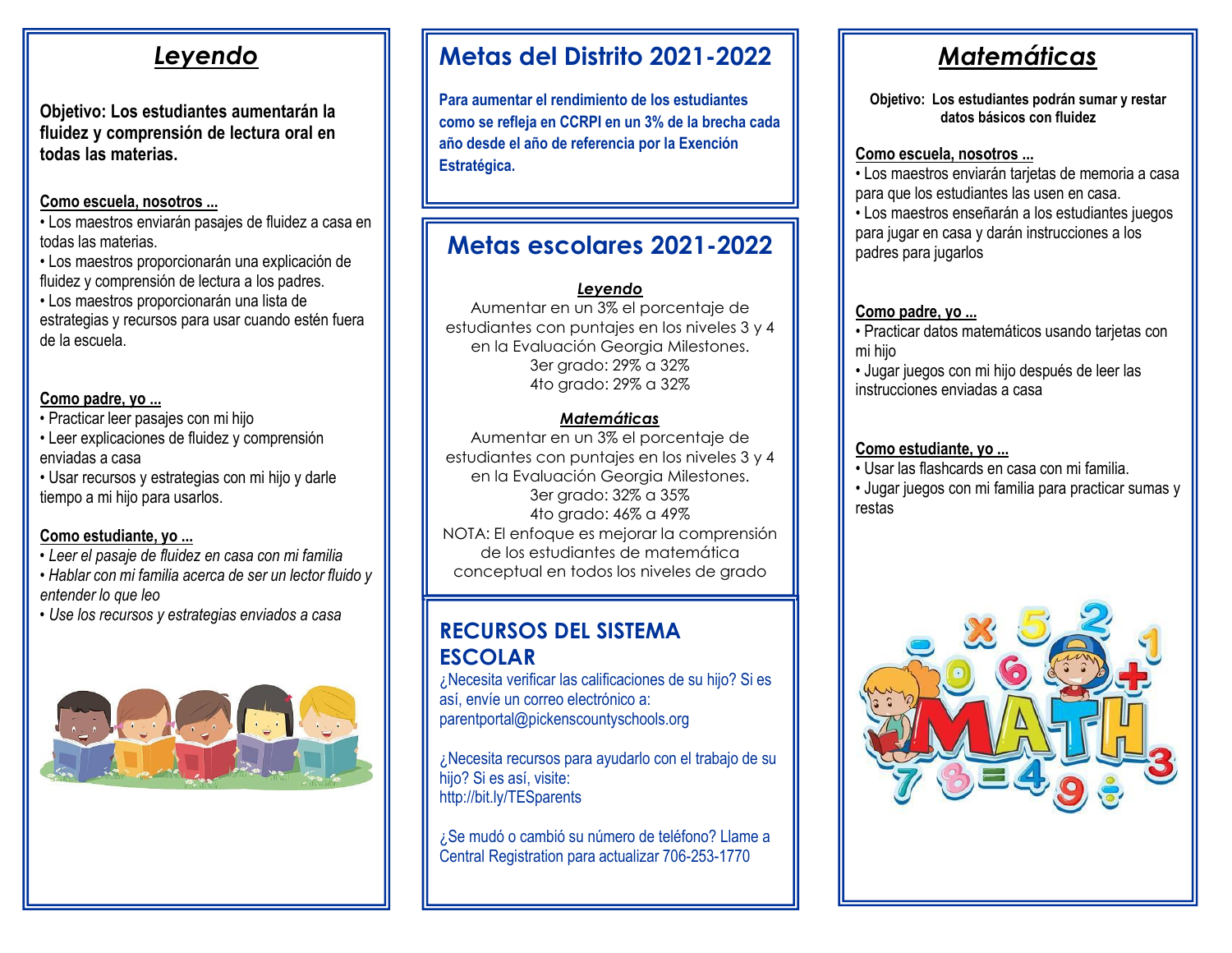#### **¿Qué es un pacto escuela-padres?**

Nuestro pacto anual entre la escuela y los padres ofrece formas en que podemos trabajar juntos para ayudar a nuestros estudiantes a tener éxito. Este pacto proporciona estrategias para ayudar a conectar el aprendizaje en la escuela y en el hogar.

Pactos efectivos:

- Enlace a metas de logro académico
- Centrarse en el aprendizaje del alumno.
- Compartir estrategias que las familias puedan usar en casa

• Explicar cómo los padres y los maestros pueden comunicarse sobre el progreso del estudiante.

• Describa oportunidades para que los padres sean voluntarios, observen y participen en el salón de clases.



#### **Desarrollado conjuntamente**

Los padres, estudiantes y el personal de TES desarrollaron este Compacto Escuela-Padre. Los maestros sugirieron estrategias de aprendizaje en el hogar, los padres agregaron ideas para hacerlos más específicos y los estudiantes nos dijeron qué les ayudaría a aprender. Las reuniones se llevan a cabo cada año para revisar el Pacto y hacer cambios basados en las necesidades de los estudiantes.

Los padres pueden contribuir sugerencias en cualquier momento.

[stephaniehall@pickenscountyschools.org](mailto:stephaniehall@pickenscountyschools.org) Si desea ser voluntario o participar, llame o envíe un correo electrónico a la directora Stephanie Hall a

#### Comunicación sobre el Aprendizaje Estudiantil

TES se compromete a comunicarse frecuentemente de dos maneras con las familias sobre el aprendizaje y el éxito de los estudiantes. Algunas de las formas en que puede esperar que lo contactemos son ...

- Boletines
- Notas enviadas a casa
- Conferencias de padres y maestros
- Informes de progreso / Boletas de calificaciones
- Calificaciones actuales y asistencia en Infinite **Campus**
- Sitio web de la escuela
- Redes sociales
- Llamadas automatizadas a través de Infinite Campus

Para hacer una cita con el maestro de su hijo, comuníquese con el maestro por teléfono (706) 253-1860 o correo electrónico. [teachername@pickenscountyschools.org](mailto:teachername@pickenscountyschools.org)

### **Construyendo Alianzas**

La Escuela Primaria Tate ofrece muchas oportunidades para padres, maestros y estudiantes para construir asociaciones durante todo el año escolar.

Dichas oportunidades incluyen:

- Casa abierta
- Reunión anual de Título I
- Trabajar como voluntario
- Conferencias de padres y profesores
- Noches de currículo / Noche de STEM *Revised August 9, 2021*

## **Tate Elementary School**



# **2021-2022**

# **Pacto Escuela-Padres**

**GRADO: Tercer**

## **Enfoque para el éxito del estudiante**

### **Stephanie Hall, Principal**

5630 Hwy 53 East Tate, Georgia 30177 (706) 253-1860 <http://tateele.pickens.k12.ga.us/>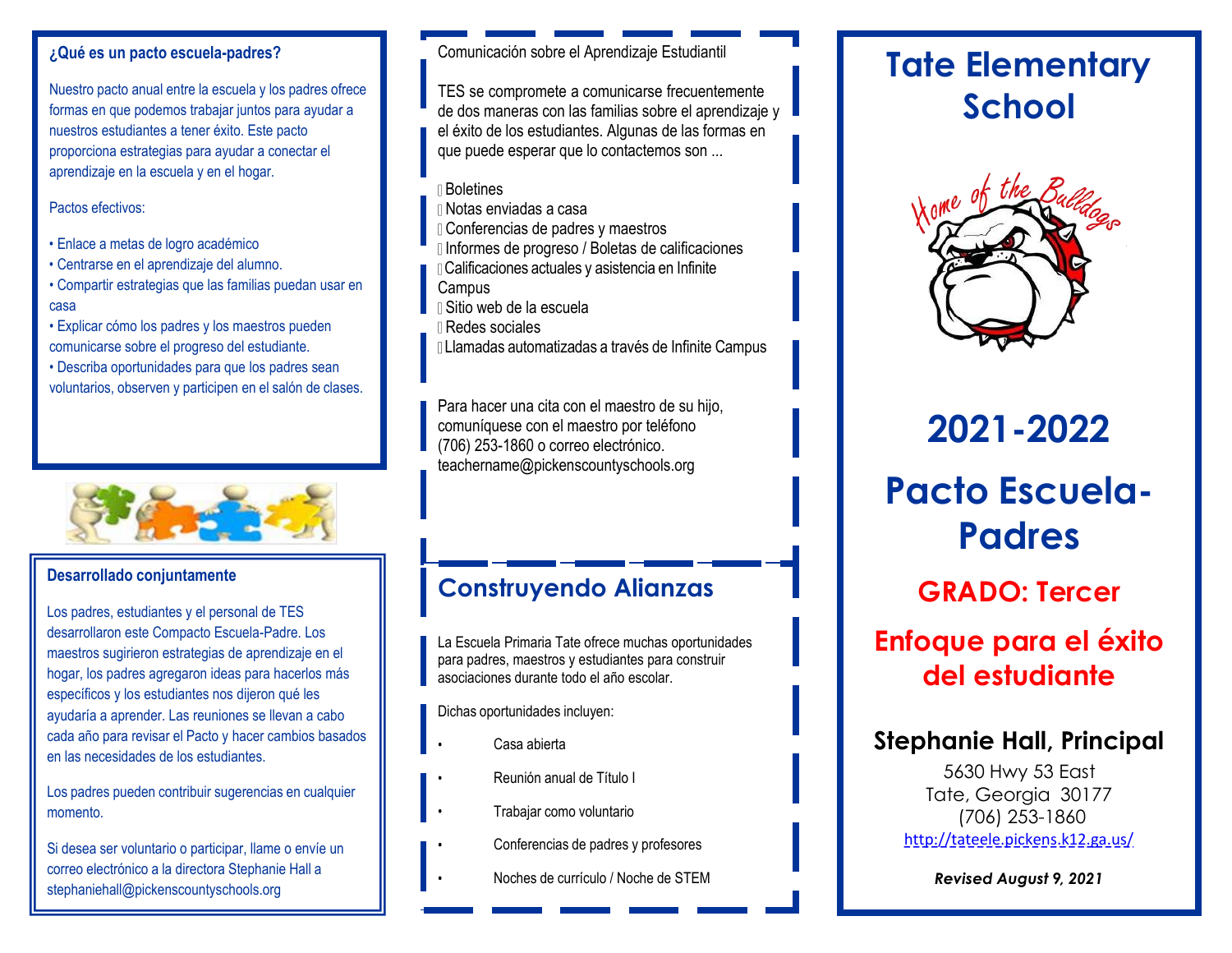### *Leyendo*

### **Objetivo: Los estudiantes mejorarán la fluidez de lectura y las habilidades de comprensión.**

#### **Como escuela, nosotros ...**

- Los maestros proporcionarán pasajes de fluidez de lectura con preguntas de comprensión para practicar
- Los maestros enviarán a casa un diario de escritura junto con instrucciones de escritura para alentar a los estudiantes a escribir sobre la información que están leyendo.

#### **Como padre, yo ...**

- Leer los pasajes enviados a casa con mi hijo y hacer las preguntas dadas
- Trabajar con mi hijo para escribir sobre las cosas que leen en casa.

#### **Como estudiante, yo ...**

- Lea los pasajes para practicar fluidez y responder las preguntas.
- Escribir en mi diario sobre las cosas que estoy leyendo en casa



### **Metas del Distrito 2021-2022**

**Para aumentar el rendimiento de los estudiantes como se refleja en CCRPI en un 3% de la brecha cada año desde el año de referencia por la Exención Estratégica.**

### **Metas escolares 2021-2022**

#### *Leyendo*

Aumentar en un 3% el porcentaje de estudiantes con puntajes en los niveles 3 y 4 en la Evaluación Georgia Milestones. 3er grado: 29% a 32% 4to grado: 29% a 32%

#### *Matemáticas*

Aumentar en un 3% el porcentaje de estudiantes con puntajes en los niveles 3 y 4 en la Evaluación Georgia Milestones. 3er grado: 32% a 35% 4to grado: 46% a 49% NOTA: El enfoque es mejorar la comprensión de los estudiantes de matemática conceptual en todos los niveles de grado

### **RECURSOS DEL SISTEMA ESCOLAR**

¿Necesita verificar las calificaciones de su hijo? Si es así, envíe un correo electrónico a: [parentportal@pickenscountyschools.org](mailto:parentportal@pickenscountyschools.org)

¿Necesita recursos para ayudarlo con el trabajo de su hijo? Si es así, visite: <http://bit.ly/TESparents>

¿Se mudó o cambió su número de teléfono? Llame a Central Registration para actualizar 706-253-1770

### *Matemáticas* **Objetivo: los estudiantes podrán sumar y restar datos básicos con fluidez**

#### **Como escuela, nosotros ...**

• Los maestros enviarán tarjetas de memoria a casa para que los estudiantes las usen en casa.

• Los maestros enseñarán a los estudiantes juegos para jugar en casa y darán instrucciones a los padres para jugarlos.

#### **Como padre, yo ...**

- Practicar datos matemáticos usando tarjetas con mi hijo
- Jugar juegos con mi hijo después de leer las instrucciones enviadas a casa

#### **Como estudiante, yo ...**

- Usar las flashcards en casa con mi familia.
- Jugar juegos con mi familia para practicar sumas y restas

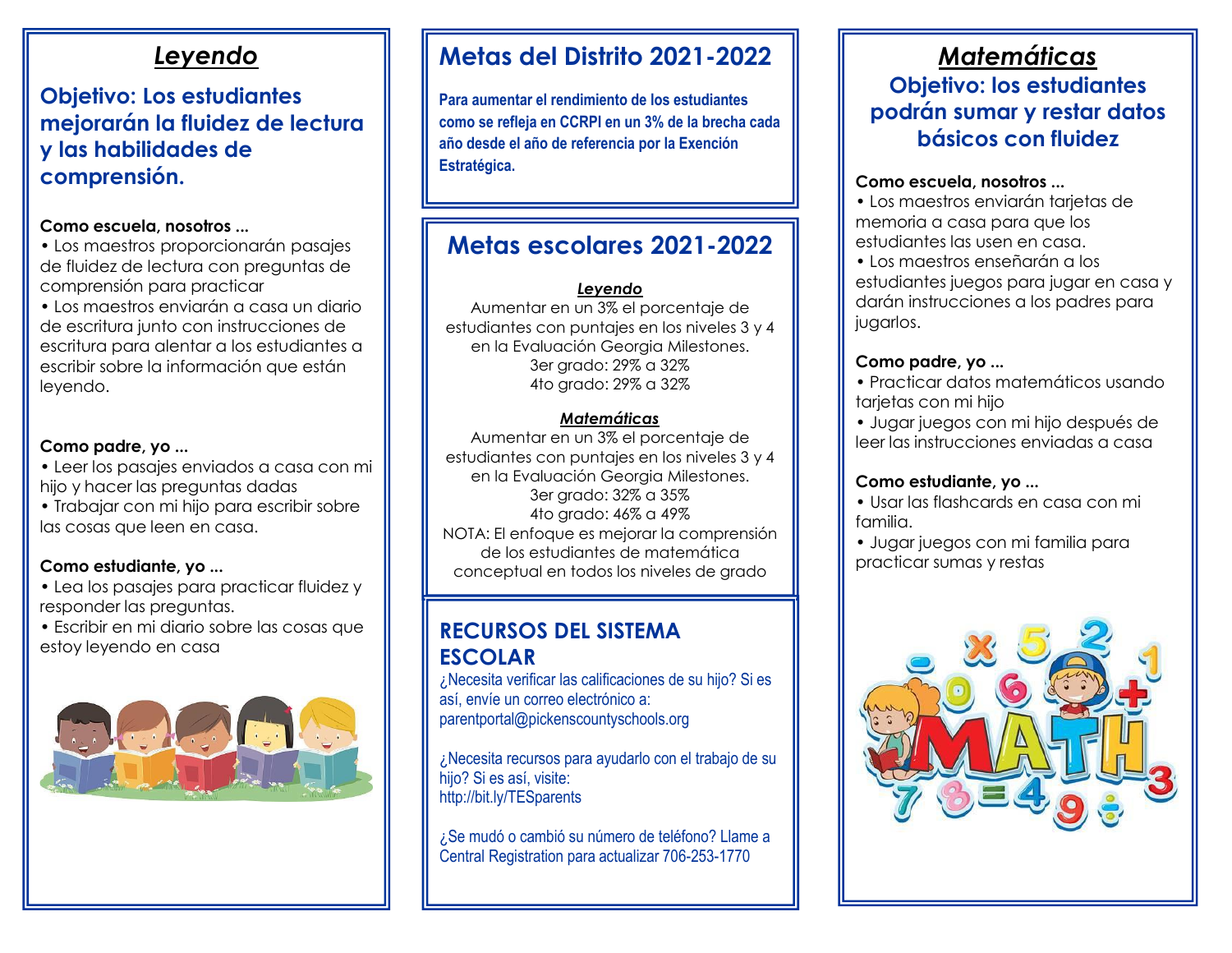Our annual school-parent compact offers ways that we can work together to help our students succeed. This compact provides strategies to help connect learning at school and at home. Effective compacts:

- Link to academic achievement goals
- Focus on student learning
- Share strategies that families can use at home
- Explain how parents and teachers can communicate about student progress
- Describe opportunities for parents to volunteer, observe, and participate in the classroom



### **Jointly Developed**

The parents, students and staff of TES developed this School-Parent Compact. Teachers suggested home learning strategies, parents added ideas to make them more specific, and students told us what would help them learn. Meetings are held each year to review the Compact and make changes based on student needs.

#### **Parents are welcome to contribute suggestions at any time.**

If you would like to volunteer or participate, please call or email principal Stephanie Hall at [stephaniehall@pickenscountyschools.org](mailto:stephaniehall@pickenscountyschools.org)

### **Communication about Student Learning**

TES is committed to frequent two-way communication with families about student learning and success. Some of the ways you can expect us to reach you are…

- ➢ Newsletters
- ➢ Notes sent home
- ➢ Parent Teacher Conferences
- ➢ Progress Reports/Report Cards
- ➢ Current grades and attendance in Infinite Campus
- ➢ School Website
- ➢ Social Media
- ➢ Automated Calls through Infinite **Campus**

To make an appointment with your child's teacher, contact the teacher by phone (706) 253-1860 or email. [teachersname@pickenscountyschools.org](mailto:teachersname@pickenscountyschools.org)

### **Building Partnerships**

Tate Elementary School offers many opportunities for parents, teachers, and students to build partnerships throughout the school year.

Such opportunities include:

- Open House
- Annual Title I Meeting
- Volunteering
- Parent-Teacher Conferences
- Curriculum Nights / STEM Night

## **Tate Elementary School**



# **2021-2022 School-Parent Compact**

## **GRADE: Third Focus for Student Success**

### **Stephanie Hall, Principal**

5630 Hwy 53 East Tate, Georgia 30177 (706) 253-1860 <http://tateele.pickens.k12.ga.us/>